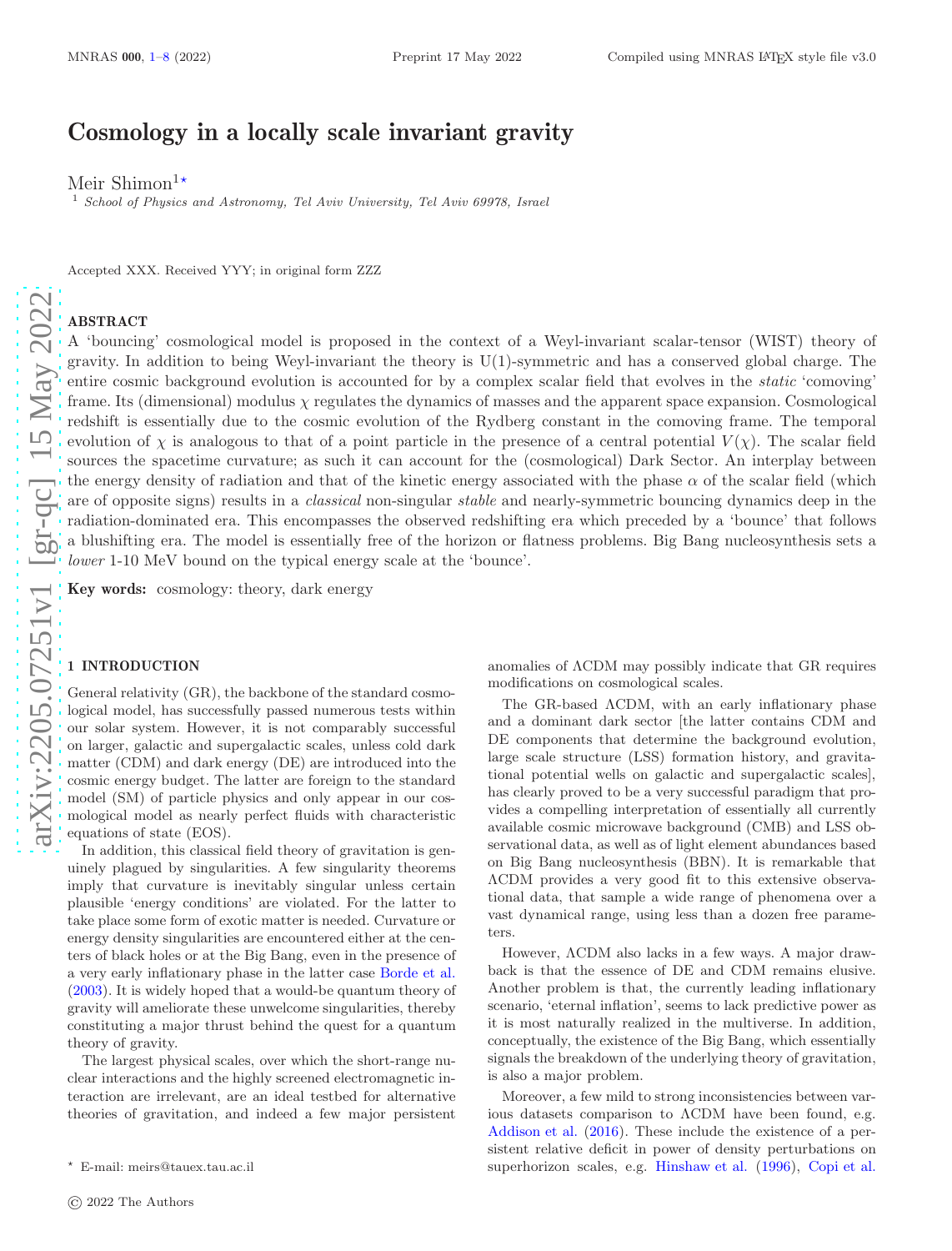(2009), Schwarz et al. (2016), an anomalously large weak lensing of the CMB anisotropy by the intervening large scale structure between the present and the last scattering surface [Planck Collaboration et al. (2020)], a statistically significant 'Hubble tension' between local and high-z inferences of the local expansion rate, e.g. [Freedman](#page-7-1) [\(2017](#page-7-1)), Riess et al. (2018), Riess et al. (2019), Wong et al. (2020), and others.

The main objective of the present work is to demonstrate the viability of an alternative, classical, non-singular 'bouncing' cosmological model within a physical framework based on a globally U(1)-symmetric and locally Weyl-invariant scalartensor (WIST) theory of gravity, while the SM of particle physics is left unchanged. Unlike in quantum gravity-inspired bouncing models classical bounces may take place at typical energies that are well within the range of well-established physics.

The terminology that will be used in this work is somewhat different from the one used in the standard cosmological model. In the latter, the observed redshift on cosmological scales is synonymous to space expansion, and in bouncing cosmological models it is actually meant that space contraction itself momentarily halts at the 'bounce' followed by space expansion. Since in the proposed model space is static and cosmic evolution is regulated by the temporal evolution of mass we will employ the more appropriate notions of 'turning point', 'blueshifting'- and 'redshifting-phase' instead of the commonly used parlance of 'bounce', 'contraction' and 'expansion', respectively.

Throughout, we adopt a mostly-positive signature for the spacetime metric  $(-1, 1, 1, 1)$ . Our units convention is  $\hbar = c =$ 1. We outline the theoretical approach adopted in the present work in section 2, and the cosmological model is presented in section 3. The main results are summarized in section 4. Stability analysis at and around the 'bounce' is carried out in Appendix A.

## 2 THEORETICAL FRAMEWORK

The gravitational sector of the fundamental interactions is described by the following WIST action which is in addition globally U(1) symmetric [\[Shimon](#page-7-2) [\(2021b](#page-7-2))]

<span id="page-1-0"></span>
$$
\mathcal{I}_{WIST} = \mathcal{I}_{gr} + \mathcal{I}_S, \tag{1}
$$

where

<span id="page-1-1"></span>
$$
\mathcal{I}_{gr} \equiv \xi \int \left( |\phi|^2 R + 6 \phi_\mu^* \phi^\mu \right) \sqrt{-g} d^4 x \tag{2}
$$

$$
\mathcal{I}_S \equiv \int V(|\phi|; \{\psi\}) \sqrt{-g} d^4 x,\tag{3}
$$

are the 'free gravitational' and 'source' actions, respectively,  $\xi$  is a dimensionless parameter, and  $\phi \equiv \chi e^{i\alpha}$ .

Here and throughout, Greek indices run through spacetime coordinates,  $f_{\mu} \equiv \frac{\partial f}{\partial x^{\mu}}$  for any scalar function f, and summation convention applies. The curvature scalar  $R$  is calculated from the spacetime metric  $g_{\mu\nu}$  and its first and second derivatives in the usual way.

The potential  $V(\chi;\{\psi\})$  depends on both the modulus  $\chi$ of the scalar field and  $\{\psi\}$ . The latter collectively denotes all fields other than  $\phi$ , including  $g_{\mu\nu}$ . Aside from being nonnegative, the potential  $V$  is only required to satisfy the relevant field equations, and may in general be unrelated to ordinary matter. Since V is independent of the phase  $\alpha$ , the latter is a 'cyclical coordinate' in field space that appears in Eq.  $(1)$  only via its derivative coupling. Consequently, Eq.  $(1)$ has a global  $U(1)$  symmetry and a conserved global charge.

By construction, Eqs. [\(2\)](#page-1-1) and [\(3\)](#page-1-1) are (Weyl-) invariant under  $g_{\mu\nu} \to \Omega^2(x) g_{\mu\nu}, |\phi| \to |\phi| \Omega^{-1}(x)$  and  $V \to V \Omega^{-4}$ . For the kinetic term to have the canonical form  $\phi^*_{\mu} \phi^{\mu}$  (up to a sign difference)  $\xi$  must be 1/6. Hereafter, the WIST theory considered in the present work consists of Eqs.  $(1)-(3)$  $(1)-(3)$  with  $\xi = 1/6$ .

According to Eq. [\(1\)](#page-1-0), spacetime curvature is sourced by the kinetic and potential terms that appear in Eqs. [\(2\)](#page-1-1) and [\(3\)](#page-1-1), respectively. This is not a radically different situation than in the GR-based ΛCDM model where gravitation is not exclusively determined by  $\mathcal{L}_{SM}$ , the matter lagrangian density of the SM of particle physics; in order for ΛCDM to provide a reasonably good fit to observational data  $\mathcal{L}_{SM}$  is amended by CDM and DE which together comprise up to ∼ 95% of the cosmic energy budget at present. However, a notable conceptual difference is that in the framework described by Eqs.  $(1)-(3)$  $(1)-(3)$  $(1)-(3)$  a single scalar field,  $\chi$ , is responsible to the evolution of the Planck mass, active gravitational masses, and potentially also to the existence of what is normally interpreted as CDM and DE on cosmological scales. In contrast, in ΛCDM the Planck mass is fixed and the evolution is determined by space expansion, which in turn is driven the by energy budget of which CDM and DE are key building blocks. The former is believed to be in the form of some exotic beyond-the-SM particles, and the latter is believed to be the manifestation of some slow-rolling quintessence field.

The field  $\chi$  is the analog of  $a(t)$ , in  $\Lambda$ CDM, but in the latter case the dynamics represents space expansion and energy conservation of the individual species. The latter are described by effective perfect fluids. In other words, the total energy density,  $\rho$ , in the standard  $\Lambda$ CDM model is  $\rho = \sum_i \rho_i$ with  $\rho_i \propto a^{-3(1+w_i)}$  being the energy density of the i'th species which is characterized by an EOS,  $w_i$ . It is assumed that they do not interact, i.e. energy-momentum is separately conserved for the individual species, and consequently each species evolves independently of the others. In contrast, in the WIST-based model, the energy-momentum is not the source of curvature, yet we obtain analogous evolution to that of  $\Lambda$ CDM simply because it is assumed that the potential,  $V$ , is an analytic *polynomial* in  $\chi$ , which is arguably one of the simplest possible shapes that a potential could possibly have.

Since all quantities that would be normally referred to as 'active gravitational masses', as well as the 'Planck mass', are now governed by a single scalar field  $\chi$ , the dimensionless ratios of active gravitational masses of any two bodies, as well as ratios of active masses to the Planck mass, are fixed to their standard values.

If the scalar field is fixed  $\chi = \sqrt{\frac{3}{8\pi G}}$  and  $V(\chi)$  is renamed  $\mathcal{L}_M$  then Eq. [\(1\)](#page-1-0) reduces to the Einstein-Hilbert (EH) action. The specific constant G that appears in the EH action guarantees that the resulting gravitational field equations reduce to the Poisson equation in the weak field limit within, e.g. the solar system, where the 'universality' of  $G$  has been reasonably established. In addition, even if we favor the idea that DM exists in the form of some exotic, beyond-the-SM particles, we still lack Cavendish-like experimental evidence that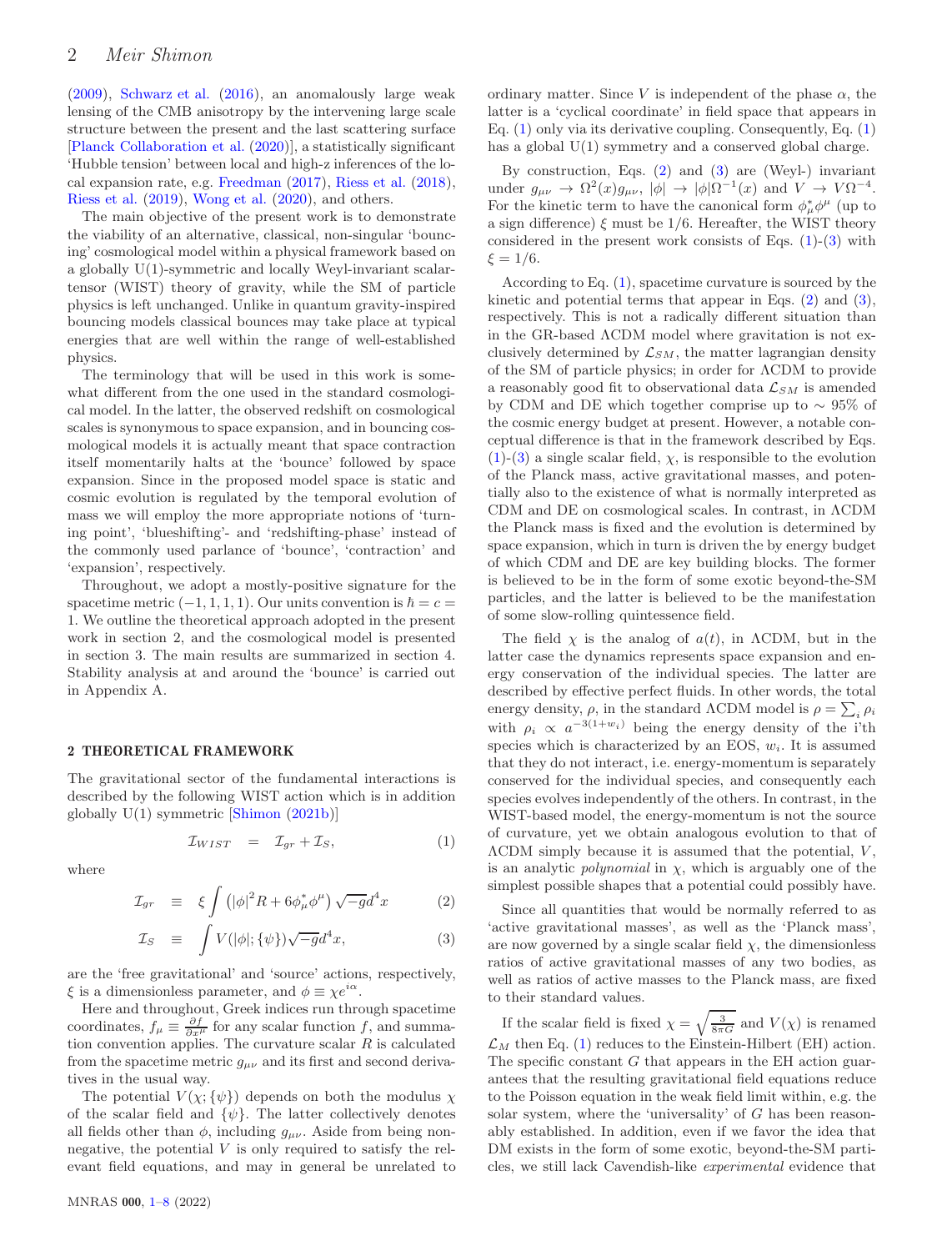they 'couple' gravitationally via the same 'Universal' strength G either to each other or to baryons.

General properties of the theory described by Eqs. [\(1\)](#page-1-0)-[\(3\)](#page-1-1) are discussed in [Shimon](#page-7-2) [\(2021b](#page-7-2)). For example, the tensor  $S_{\mu\nu} \equiv -\frac{2}{\sqrt{-g}} \frac{\delta(\sqrt{-g}V)}{\delta g^{\mu\nu}}$ , satisfies

$$
S^{\mu}_{\mu\nu} = \phi_{,\mu} \frac{\partial V}{\partial \phi} + \phi_{,\mu}^* \frac{\partial V}{\partial \phi^*},\tag{4}
$$

i.e. in general it is not conserved. This is expected since the Planck mass varies in space and time. In addition, the requirement that  $\mathcal{I}_S$  described by Eq. [\(3\)](#page-1-1) is WI implies that

<span id="page-2-0"></span>
$$
\phi \frac{\partial V}{\partial \phi} + \phi^* \frac{\partial V}{\partial \phi^*} = S,\tag{5}
$$

where  $S \equiv S^{\mu}_{\mu}$ , and assuming that only variations of  $g_{\mu\nu}$ and the scalar field are considered. In analogy with the energy-momentum tensor  $T^{\nu}_{\mu} = -\rho \cdot diag(1, -w, -w, -w)$ of a perfect fluid characterized by an EOS  $w$ , that is employed in the standard cosmological model, we have  $S^{\nu}_{\mu}$  =  $-V \cdot diag(1,-w,-w,-w)$ . The perfect fluid assumption in cosmology is the embodiment of the idea that there is no energy and momentum flow in an isotropic and homogeneous Universe. The microphysical meaning of  $w \equiv P/\rho$ , where P is the pressure, is irrelevant in ΛCDM. In practice, the EOS  $w$  is simply a parameter that determines the evolution rate of the energy density, and so is the case in the model that is proposed here.

Since  $S_0^0 = -V$  it immediately follows from Eq. [\(5\)](#page-2-0) that

<span id="page-2-2"></span>
$$
V \propto \chi^{1-3w},\tag{6}
$$

in the case of an effective single fluid with an EOS  $w$ , [Shimon](#page-7-2) [\(2021b](#page-7-2)). Consequently, the potential is quartic in the case  $w = -1$ , is independent of  $\chi$ , i.e. of active masses, in the case  $w = 1/3$ , and is linear in masses in case of non-relativistic (NR) matter, i.e. the case  $w = 0$ . Although there is no fundamental principle that requires  $V$  to be an analytic function of the field  $\chi$  we do impose this restriction. In particular, we assume that  $V$  is an analytic polynomial. This by itself corresponds to a constraint on the EOS,  $w \leq 1/3$ , in case that  $V$  was a monomial. As is generically the case, there is no prescription for choosing the form of the potential. The latter is designed, subject to certain symmetry requirements, to recover (along with the kinetic terms) the required dynamics of the fields, as determined by experiments/observations. Therefore, and following the foregoing discussion, the 'coefficients'  $V_i(\psi)$  in the potential

<span id="page-2-1"></span>
$$
V(|\phi|; \{\psi\}) = \sum_{i=0}^{i_{max}} V_i(\{\psi\}) \chi^i,
$$
 (7)

are determined on cosmological scales by the observed cosmic evolution. The effective EOS associated with the i'th contribution is

<span id="page-2-3"></span>
$$
w_i \equiv \frac{1-i}{3}.\tag{8}
$$

Consequently, the only allowed terms are characterized by parameters  $w_i$  which are integer multiples of  $1/3$  subject to the constraint  $w_i \leq 1/3$  for all i, V is a polynomial in  $\chi$ that contains only non-negative powers of  $\chi$  and there is no 'anisotropy problem'. The latter is a well-known problem [Misner](#page-7-3) [\(1969](#page-7-3)) that is generic to bouncing models [Levy](#page-7-4)

[\(2017](#page-7-4)). In practice, the constraint the  $w_i \leq 1/3$  is implicitly assumed to hold in the standard ΛCDM model as well. The 'mixmaster' model of [Misner](#page-7-3) [\(1969\)](#page-7-3) typically arises from allowing for different evolutions along three principal axes. This would require, in particular, that these three functional degrees of freedom are manifested in the matter lagrangian density. In the limit of small anisotropic evolution, this is represented by an effective stiff matter contribution to the energy budget that dominates the cosmic energy budget prior to radiation. This dynamics does not have an analog in the present model because the potential  $V$  is 'protected' against this 'shearing' dynamics by the assumed U(1) symmetry.

In the same fashion that effective energy density and pressure of the various species in  $\Lambda$ CDM depend on a single  $a(t)$ function, commensurate with isotropic expansion, so does V in Eq. [\(7\)](#page-2-1) depends on  $\chi$ , and not on  $\chi \cos \alpha$  and  $\chi \sin \alpha$ . In other words, the underlying  $U(1)$  symmetry of Eq.  $(7)$  reflects isotropic expansion in the ΛCDM model.

#### 3 COSMOLOGICAL MODEL

The modulus of the scalar field,  $\chi$ , delineates essentially the same dynamics that the scale factor  $a(\eta)$  does in  $\Lambda$ CDM (insofar  $\alpha$  is dynamically insignificant). However, unlike  $a(\eta)$ which is part of the Friedmann-Robertson-Walker (FRW) metric,  $\chi(\eta)$  is a scalar field living on a static spacetime. If the time variation of  $\alpha$  is sufficiently slow, the entire observable cosmic evolution, from BBN (taking place at typical ∼1 MeV energies) onward, is essentially indistinguishable from that of ΛCDM, thereby retaining its merits. However, the very early Universe can be much different, e.g. there is no initial singularity in the proposed model and possibly also no primordial phase transitions that in ΛCDM are expected to have taken place at energy scales of O(100) MeV and O(100) GeV, and possibly also at the GUT scale.

#### 3.1 Evolution of the cosmological background

The equivalence between the FRW action and Eq. [\(1\)](#page-1-0) in the non-vacuum homogeneous and isotropic case, in the case of a real  $\phi$  field, has been discussed in, e.g. [Shimon](#page-7-2) [\(2021b](#page-7-2)). As mentioned above, according to the alternative cosmological model proposed here, invoking a complex scalar field evades the initial singularity problem thereby resolving in effect the cosmological horizon [Rindler](#page-7-5) [\(1956\)](#page-7-5), [Misner](#page-7-3) [\(1969](#page-7-3)), and flatness [Dicke](#page-7-6) [\(1969](#page-7-6)) problems. In the following we derive the background evolution equations.

Before focusing on the case of Minkowski spacetime background we consider a more general spacetime which is described by the static metric  $g_{\mu\nu}$  =  $diag(-1, \frac{1}{1-Kr^2}, r^2, r^2 \sin^2 \theta)$ . The latter is the FRW metric in the 'comoving frame' where the time coordinate is conformal time  $d\eta = dt/a$ , and K is the spatial curvature parameter. This spacetime trivially satisfies the Cosmological Principle. The Ricci curvature scalar associated with this metric is  $R = 6K$ . Considering  $\phi = \chi e^{i\alpha}$  and assuming  $\xi = 1/6$ , Eq. [\(1\)](#page-1-0) then reads

<span id="page-2-4"></span>
$$
\mathcal{I} = \int \left[ K \chi^2 + {\chi'}^2 + {\chi^2} {\alpha'}^2 + V(\chi) \right] \sqrt{-g} d^4 x. \tag{9}
$$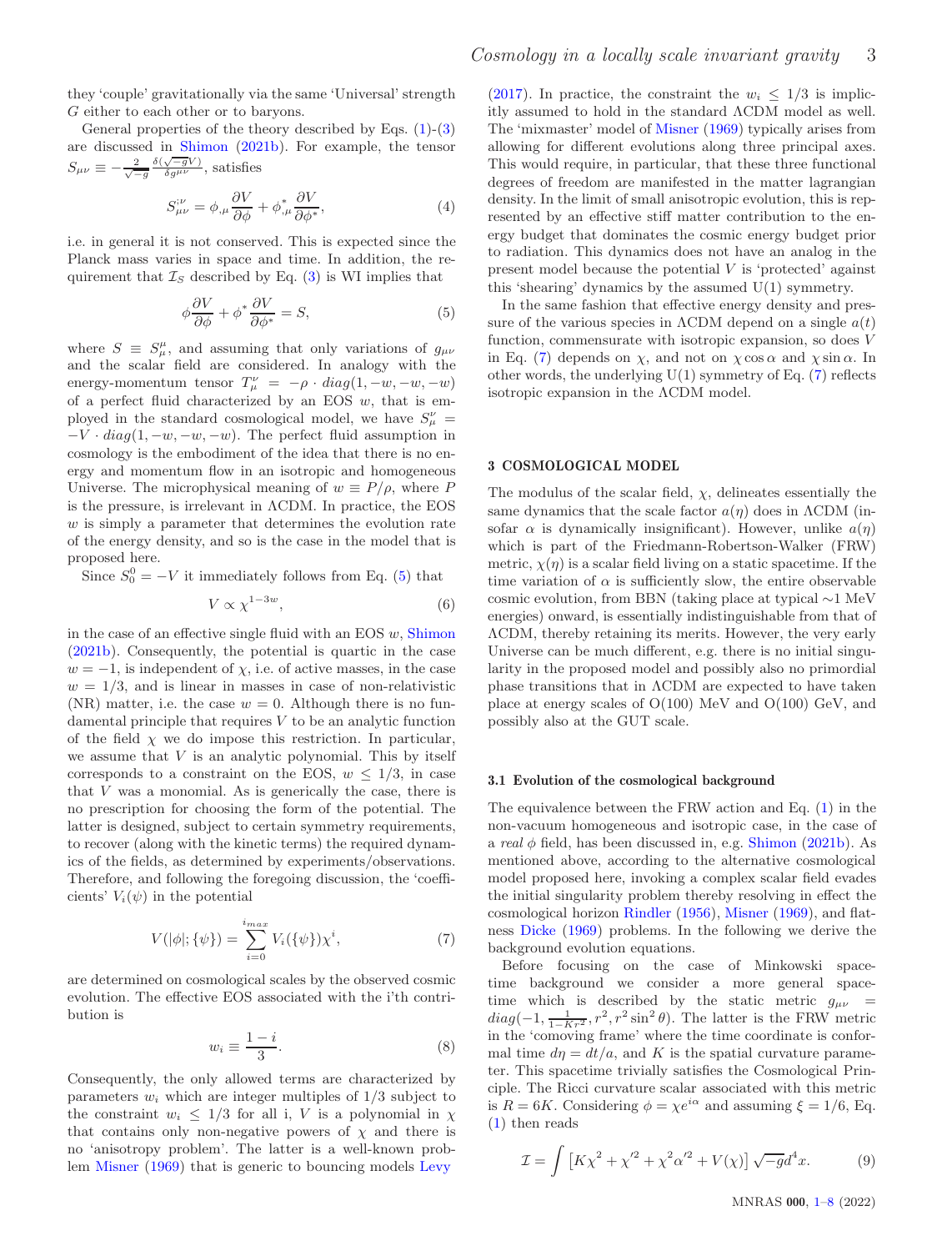Variation with respect to  $\alpha$  and  $\chi$ , respectively, results in

<span id="page-3-0"></span>
$$
\alpha' = \frac{c_{\alpha}}{\chi^2} \tag{10}
$$

$$
2\chi'' = 2K\chi + 2\alpha'^2\chi + \frac{dV}{d\chi},\tag{11}
$$

where  $c_{\alpha}$  is an arbitrary integration constant. Employing Eq.  $(10)$  in  $(11)$ , multiplying by  $\chi'$ , and integrating we obtain the analog of the Friedmann equation

<span id="page-3-1"></span>
$$
\mathcal{Q}^2 + \alpha'^2 + K = \frac{V}{\chi^2},\tag{12}
$$

where an integration constant has been absorbed in  $V$ . This contribution to V corresponds to an EOS  $w \equiv P/\rho = \frac{1}{3}$  as is evident from Eqs. [\(6\)](#page-2-2) and [\(8\)](#page-2-3). Here,  $P$  and  $\rho$  are the pressure and energy density, respectively, and  $\mathcal{Q} \equiv \frac{\chi'}{\chi}$  $\frac{X}{X}$  the analog of the conformal Hubble function,  $\mathcal{H} \equiv \frac{a'}{a}$  $\frac{a}{a}$ , has been defined. Making the replacement  $\chi \to a$  and substituting  $\alpha = 0$  in Eqs. [\(9\)](#page-2-4) and [\(12\)](#page-3-1) we recover the EH action and standard Friedmann equation, respectively. Here, instead of space expansion, the entire cosmic evolution is due to the time-dependence of  $\chi$ , i.e. of active gravitational masses and the Planck mass, or equivalently due to the evolution of inertial masses, i.e. of the Rydberg 'constant'. The evolution of the latter, on a static background, is then due to the monotonic growth of inertial masses in the redshifting era. Upon combining Eq. [\(12\)](#page-3-1) and its derivative with Eq. [\(6\)](#page-2-2) we obtain

<span id="page-3-2"></span>
$$
2\mathcal{Q}' + \mathcal{Q}^2 + K = -\frac{3wV}{\chi^2} + 3\alpha'^2.
$$
 (13)

Back to the 'Friedmann equations', Eqs. [\(12\)](#page-3-1) and [\(13\)](#page-3-2). These are augmented with  $\propto \alpha'^2$  terms that effectively behave as a negative energy with a 'stiff' EOS  $(w_\alpha = 1)$ , with an effective contribution  $-c_{\alpha}^{2}\chi^{-2}$  to the effective potential. Assuming this contribution is negligible at present, as well as at any observationally accessible cosmological era, then at sufficiently small  $\chi$  this term competes with the radiation term,  $V_0 \propto \chi^0$ , and at the 'turning point'  $\chi_t = c_\alpha/\sqrt{V}$  the rate  $Q$  momentarily vanishes and transition from  $Q < 0$  to  $Q > 0$  ensues.

Light element abundances set a limit on the redshift at the turning point,  $z_t > 10^9$ . Since  $c_\alpha^2/(\chi^2 V_0) \propto (1+z)^2$  it then follows that if  $z_t > 10^9$  then already by recombination  $c_{\alpha}^2/\chi^2$  dropped at best to a trillionth of  $V_0$  and therefore has virtually no impact on the standard ΛCDM description of structure formation history.

Other bouncing models with similar behavior near the bounce, that contain a negative energy effective stiff matter component (that are sourced by other mechanisms), have been considered in Barcelo and Visser (2000) and Barrow et al. (2004). We emphasize that in the present model the energy condition is not violated, i.e.  $V$  – the analog of  $\mathcal{L}_M$ – still includes only positive contributions, and it is only the contribution of the  $U(1)$ -symmetric kinetic term that makes an *effective* negative contribution,  $-c_{\alpha}^{2}\chi^{-2}$ , to the source term in Eq. [\(12\)](#page-3-1). This case is somewhat similar to the effective energy density associated with spatial curvature in the standard GR-based FRW spacetime,  $\rho_K \equiv -K/H_0^2$ ; In case of a closed Universe,  $K > 0$ , the effective  $\rho_K$  is negative, and so a hypothetical radiation-only closed Universe (a legitimate solution of the Friedmann equation) will consequently undergo a bounce incurring no violation of the energy condition. Here, the negative kinetic energy associated with  $\alpha$  is not counted as a contribution to the source, in the same fashion that  $Q^2$ , the kinetic energy associated with  $\chi$ , (which in the standard Friedmann equation is represented by  $a$ ) is not.

Accounting for the vacuum-like, NR, radiation and effectively stiff energy densities, Eqs. [\(10\)](#page-3-0) and [\(12\)](#page-3-1) combine to

<span id="page-3-3"></span>
$$
Q^{2} = V_{4}\chi^{2} + V_{1}/\chi + V_{0}/\chi^{2} - c_{\alpha}^{2}/\chi^{4}.
$$
 (14)

Two interesting limits of this equation will suffice for our purposes. The first is obtained by neglecting the vacuumlike and NR terms near the turning point. In this case, the Friedmann-like equation, Eq. [\(14\)](#page-3-3), integrates to

<span id="page-3-4"></span>
$$
\chi^2 = V_0 \eta^2 + c_\alpha^2 / V_0,\tag{15}
$$

where  $\chi$  attains its minimum at  $\eta = 0$ . It could be readily integrated to yield the analog of the cosmic time around the turning point,  $t \propto \int \chi(\eta) d\eta$ , and is easily verified to be non-singular as well. In other words, the effective time coordinates of both massless and massive particles can be extended through the turning point, i.e. spacetime is geodesicallycomplete as is generically the case in non-singular bouncing cosmological models, Ijjas and Steinhardt (2018). In the absence of turning point (e.g. in case that  $\alpha$  is a fixed constant) the scalar field would have scaled  $\chi \propto \eta$  as does the scale factor  $a(\eta)$  in the radiation-dominated (RD) era. The scalar field then vanishes at  $\eta = 0$ . Whereas this does not represent a curvature singularity, it is a topological singularity and it is not entirely clear that the theory can be extended past beyond  $\eta = 0$  as this would (at least formally) imply negative (active gravitational) masses, i.e. negative modulus of the scalar field,  $\chi$  < 0.

In the other extreme – sufficiently far from the turning point, where the background dynamics is dominated by the quartic potential – Eq. [\(12\)](#page-3-1) integrates to  $\chi =$  $(\sqrt{\lambda}(\eta_c \mp \eta))$ <sup>-1</sup>. The integration constant  $\eta_c > 0$  represents the start and end of the (conformal) time coordinate in the proposed nearly symmetric model, i.e.  $\eta \in (-\eta_c, \eta_c)$ . Again, since  $\eta$  is bounded from below, this time due to the presence of the vacuum-like energy density component, then observed radial distances are bounded at  $\eta = -\eta_c$  where the scalar field diverges and the model breaks down ( $\eta = \mp \eta_c$  correspond to  $t = \pm \infty$ , i.e past and future infinity). Specifically, since in the case  $K = 0$  incoming null geodesics satisfy  $r(\eta) = \eta_0 - \eta$  and since  $\eta > -\eta_c$  then the maximal observable distance at the present time is  $r_{max} = \eta_0 + \eta_c$ . The latter can be much larger than the Hubble scale if  $\eta_c \gg \eta_0$ , thereby potentially addressing the horizon problem. In this regime  $\mathcal{Q} = \frac{\dot{x}}{x}$  is constant and the scalar field is  $\chi \propto \exp(2t)$ . Recall that  $\hat{\mathcal{Q}}$  flips sign at the turning point and so  $\chi$  diverges at  $t \to \pm \infty$ , exactly as does  $a(t)$  in the standard FRW space-time in the DE-dominated phase. Although we focus here on DE-dominated asymptotics it is clear that a similar breakdown is expected in any model which is asymptotically dominated by  $w < -1/3$  as Eq. [\(10\)](#page-3-0) integrates in this case to  $\chi = c (n_c \pm n)^{\frac{2}{1+3w}}$  (in the cases  $\eta$  < 0 and  $\eta$  > 0 respectively) where c and  $\eta_c$  are positive integration constants. Note that this is also the solution of the (equivalent) Friedmann equation, the scale factor  $a(\eta)$ , and this and scalar field singularity is present in ΛCDM as well (as expected; only the small  $\chi$  dynamics is affected by introducing the phase  $\alpha$ ). However, in the latter it is only a future singularity (where  $\chi$  diverges), whereas in the proposed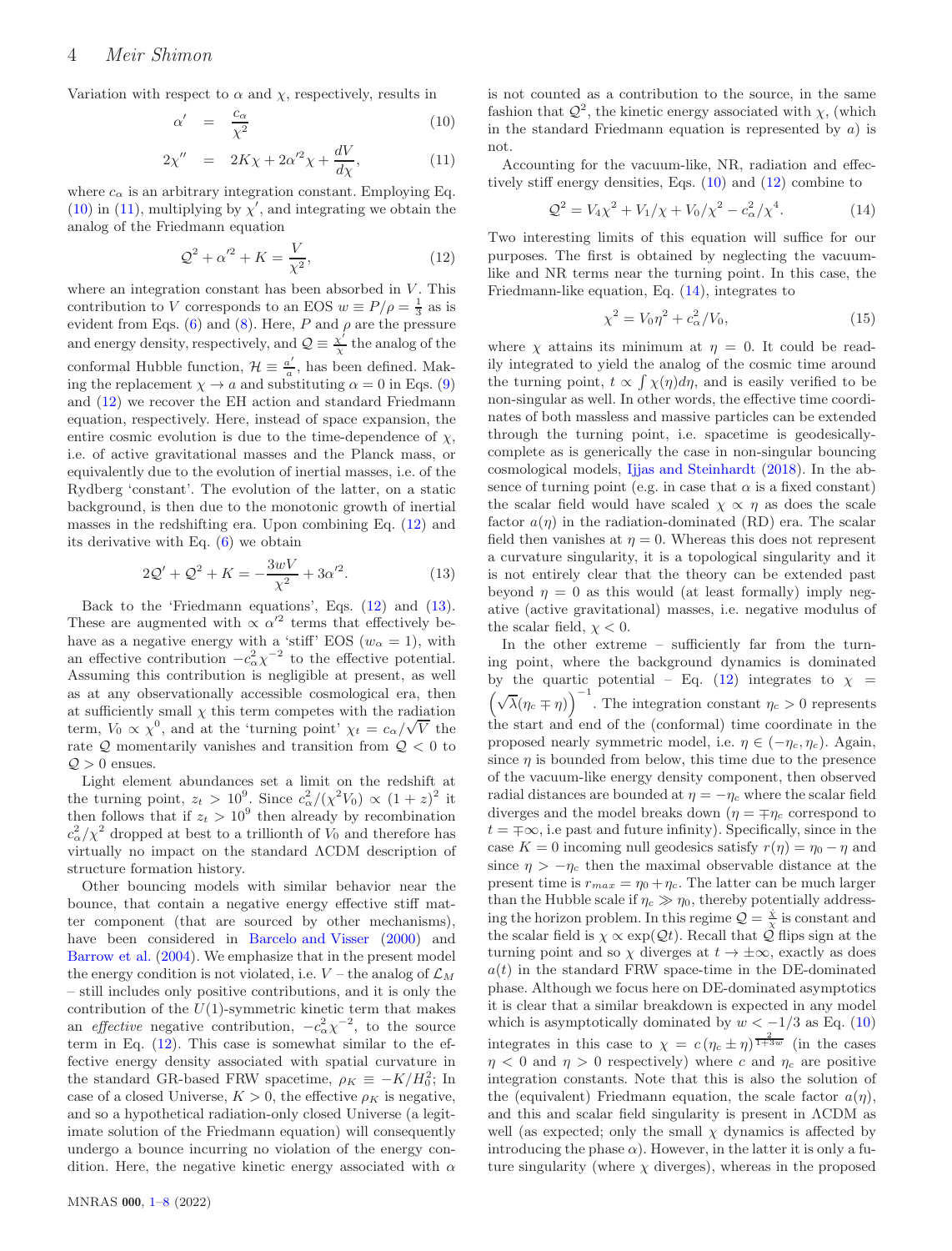model it is also a past singularity taking place during the blueshifting epoch, thereby rendering the causally-connected Universe finite, although possibly much larger than naively thought based on the singular ΛCDM model.

Regardless of whether the 'flatness problem' is a genuine fine-tuning problem of the standard cosmological model or not, e.g. [Helbig](#page-7-7) [\(2012](#page-7-7)), [Carroll](#page-7-8) [\(2014\)](#page-7-8), [Helbig](#page-7-9) [\(2020\)](#page-7-9), we lay out the problem as it is normally presented in the literature followed by its resolution by the symmetric 'bouncing' scenario in general, and the proposed model in particular. The 'flatness problem' is often claimed to arise in the hot Big Bang model due to the monotonic expansion of space and the consequent faster dilution of the energy density of matter (either relativistic or NR) compared to the effective energy density dilution associated with curvature. It is thus hard to envisage how could space be nearly flat [as is indeed inferred from observations, e.g. Planck Collaboration et al. (2020)] if not for an enormous fine-tuning taking place at the very early Universe, or alternatively for an early violent inflationary era. In the proposed scenario the matter content of the Universe has always been the same, and in particular the present  $(\eta_0)$  ratio of matter- to curvature-energy densities has been exactly the same at time  $-\eta_0$ . However, in the blueshifting era matter domination over curvature is actually an attractor point as the blueshifting universe starts essentially from  $\chi \to \infty$ . In other words, had the Universe been curvature-dominated (CD) at present (as is naively expected in the standard expanding hot Big Bang model in the absence of inflation), i.e. at  $\chi_0$ , it must have been CD at the 'mirror time',  $\eta = -\eta_0$ , as well. However, since  $\rho_M \propto \chi$  while  $\rho_K \propto \chi^2$  then a curvature domination at  $-\eta_0$  would amount to an extremely fine-tuned  $\rho_M/\rho_K \to 0$ at  $\eta \to -\eta_c$ , i.e. at the pre-bounce branch of  $\chi \to \infty$ . As is well-known, entropy produced in the pre-bounce era could be processed at the bounce to thermal radiation, implying in effect that  $\rho_r$  might somewhat change between pre- and postbounce but the expectation in the proposed model is that the contracting and expanding epochs nearly mirror each other. This is especially the case if the bounce took place at sufficiently low temperature and density.

We stress that not only does this *classical* 'bouncing' cosmological model avoid the disturbing initial singularity problem, it also achieves this with no recourse to ideas from quantum gravity, a theory that does not currently exist (and in addition would probably require a hundred trillion times higher energy than is currently available in colliders to test).

#### 3.2 Linear perturbation theory

ΛCDM has successfully passed numerous tests and proved to be remarkably effective in explaining the formation and linear growth of density perturbations, predicting the CMB acoustic peaks, polarization spectrum, and damping features on small scales. It also correctly describes the linear and nonlinear evolution phases of the LSS (on sufficiently large scales) as well as the abundance of galaxy and galaxy cluster halos. Therefore, it would seem essential to establish equivalence of linear perturbation theory between the model proposed here and ΛCDM.

Consider linear perturbations over the FRW spacetime in the comoving frame. Metric perturbation variables include the scalars  $\varphi$  and  $\psi$ , vector mode  $v_i$  and tensor modes  $h_{ij}$ , where the latter are subject to the constraint

 $\gamma^{ij} h_{ij} = 0$ . The weakly perturbed line element is  $ds^2 =$  $-(1+2\varphi)d\eta^2+2v_i d\eta dx^i + \left[(1-2\psi)\gamma_{ij}+2h_{ij}\right]dx^i dx^j$ , with  $\gamma_{ij} \equiv diag[1/(1-Kr^2), r^2, r^2 \sin^2 \theta]$ . When stress is negligible then  $\varphi = \psi$ . We define the fractional energy density and pressure perturbations (in energy density units)  $\delta_{\rho_M} \equiv \delta \rho_M / \rho_M$ and  $\delta_{P_M} \equiv \delta P_M / \rho_M$  (=  $w \delta_{\rho_M}$ ), respectively. The matter velocity is v.

Transforming from the frame where  $G = constant$  [in which case Eq. [\(1\)](#page-1-0) reduces to GR] to an arbitrary field frame with  $\Omega(x) = 1 - \delta_{\chi}(x)$ , and assuming  $\delta_{\chi} \equiv \frac{\delta_{\chi}}{\chi} \ll 1$ , implies in particular that the scalar and metric field transform as  $\chi \to \chi/\Omega \approx \chi(1+\delta_{\chi})$  and  $g_{\mu\nu} \to \Omega^2 g_{\mu\nu}$ , respectively, i.e.  $\psi \to \psi + \delta_{\chi}$ , and  $\delta_{\rho_M} \to \delta_{\rho_M} + 4\delta_{\chi}$  to leading order. Consequently, the new, 'shifted', perturbation variables, e.g.  $\tilde{\varphi} \equiv \varphi + \delta_{\chi}, \ \tilde{\psi} \equiv \psi + \delta_{\chi}, \ \tilde{\rho}_M \equiv \delta_{\rho_M} + 4\delta_{\chi}$  etc., obey the same perturbation equations that are satisfied by the old perturbation quantities. The fact that the structure of the perturbation equations is unchanged under Weyl transformations is crucial in the context of stability near the bounce because perturbations of the scalar field in bouncing scenarios based on scalar-tensor theories of gravity are a potential cause for instability near the bounce, e.g. Gratton et al. (2004).

By virtue of the  $U(1)$  symmetry we have two new perturbation variables  $\delta_{\chi}$  and  $\delta \alpha$  in addition to the standard perturbation variables  $\varphi$ ,  $\psi$ ,  $\delta \rho_M$  and v. However, in the long wavelength limit, and ignoring coupling with other perturbation variables, Eq. [\(10\)](#page-3-0)  $\alpha' = c_{\alpha}/\chi^2$  implies that  $\frac{\delta \alpha'}{\alpha'} = -2\delta_{\chi}$ , and consequently the only new independent perturbation variable is, e.g.  $\delta_{\gamma}$  in this limit. Possible implications of redefining the gravitational potential to CDM on galactic and cosmological scales in this framework are discussed in [Shimon](#page-7-10) [\(2021a](#page-7-10)) and [Shimon](#page-7-11) [\(2022a](#page-7-11)). Here we point out that the same rational can be applied on cosmological scales to the point that particle CDM may not be required at the perturbation level for explaining the clustering and growth of structure because  $\delta_{\chi}$  is a priori an arbitrary function of space and time. Specifically, the spectrum of metric perturbations at recombination, with an rms level of  $O(10^{-5})$ , may simply reflect a similar perturbation in G, gauged by  $\delta \chi$ , rather than the existence of particulate CDM. And indeed, G has never been directly measured on cosmological scales, surely not at the  $O(10^{-5})$  precision, and the fact that CDM seems at all to be required on these scales heavily relies on the premise that  $G$  is a Universal constant. All this implies that on the largest scales, and ignoring coupling between the various perturbation variables at the leading perturbation order both  $\varphi$  and  $\frac{\delta \alpha'}{\alpha'}$  are perturbed at the  $O(10^{-5})$  level at the turning point and consequently the perturbations are stable. A more detailed stability analysis is carried out in Appendix A.

It has been argued that, quite generally, modified theories of gravity that include no CDM component ought to be unnaturally contrived, exhibiting strong features in the transfer function Pardo and Spergel (2020). In arriving at this conclusion it has been assumed that the energy-momentum is conserved and that acceleration is caused by baryon-matteronly overdensities. However, none of these assumptions apply to the framework proposed in the present work.

In any case, we emphasize that the model proposed here by no means relies on the premise that CDM phenomena are merely a manifestation of variations of  $\chi$ . CDM can be equally well taken to be particulate, exactly as in ΛCDM [Eq. [\(12\)](#page-3-1) is agnostic to the microphysics of CDM insofar it is char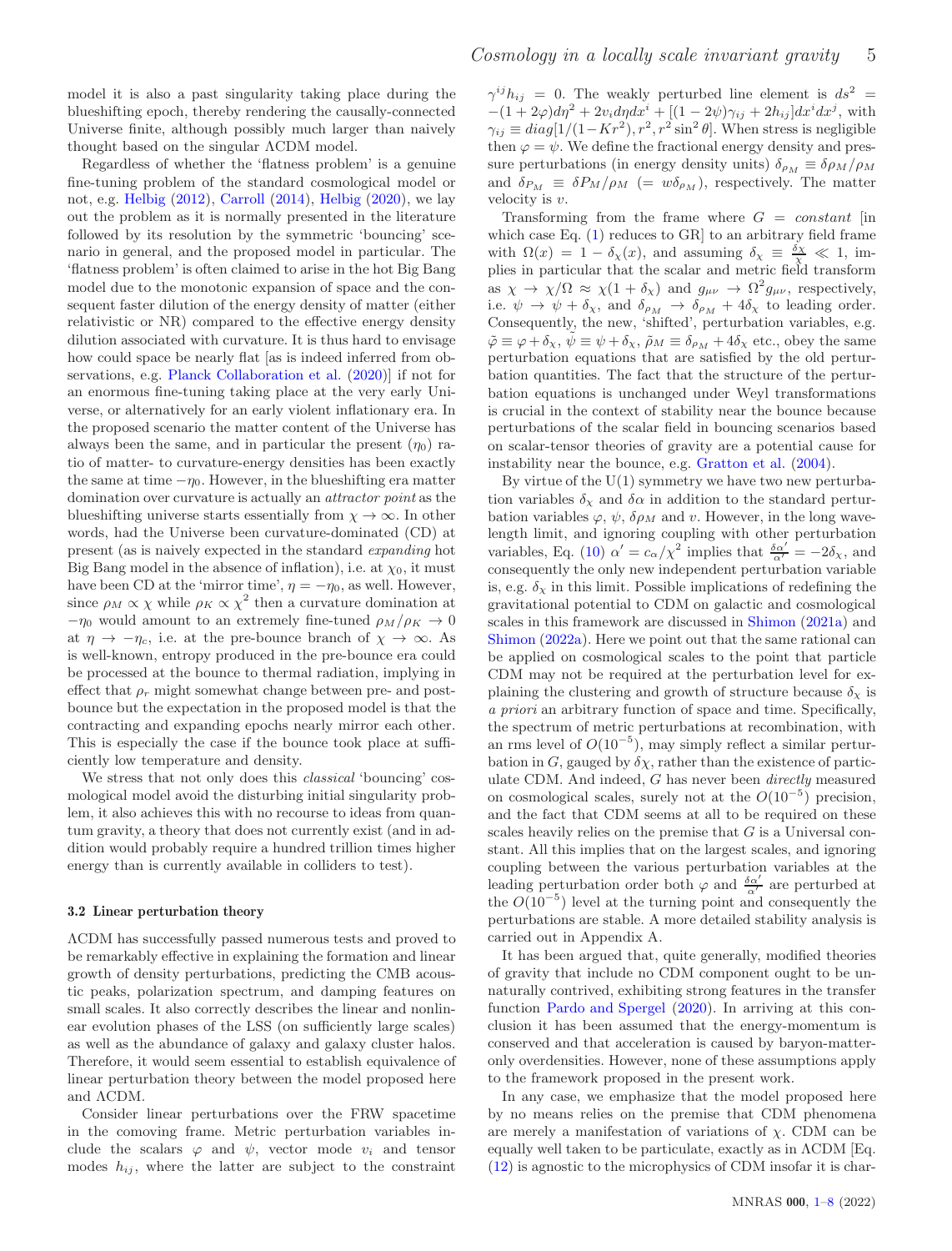acterized by  $w = 0$ . Rather, it is only mentioned in passing that at both the background and perturbation levels CDM phenomena can be accounted for by  $\chi$  and its perturbations.

In ΛCDM the linear gravitational potential has two modes in the matter-dominated (MD) era,  $\varphi = constant$  and  $\varphi \propto$  $\eta^{-5}$ . The latter dies off very quickly in an expanding Universe and is therefore conventionally ignored in practice. However, in a contracting Universe  $\varphi \propto \eta^{-5}$  is the fastest growing mode, and if we assume that primordial scalar perturbations are set sometime during the contracting MD phase or even at  $-\eta_c$ , deep in the DE era of the contracting phase, they grow by a factor  $(1 + z_{eq})^{5/2}$  during the MD era (and essentially freeze during the DE and RD pre-bounce epochs). Assuming the model is approximately symmetric around the bounce and employing the observationally favored value for the redshift at radiation-matter equality,  $z_{eq} \approx 3400$ , we obtain that  $\varphi$  amplifies at most by a factor billion over the time period spanned between  $-\eta_0$  and  $-\eta_{eq}$ . Consequently, scalar perturbations which started anywhere in the range  $\varphi \in (10^{-14} - 10^{-5})$ (depending on their formation epoch) would end up at the observed  $\varphi = O(10^{-5})$  level by the time of recombination,  $\eta_{rec}$ .

### 4 SUMMARY

While ΛCDM has clearly been very successful in phenomenologically interpreting a wide range of observations, it still lacks a microphysical explanation of several key components, primarily the nature of CDM and DE. It also suffers from a few outstanding conceptual problems such as the initial singularity, in addition to a few 'coincidence' or 'naturality' problems.

Direct spectral information on the CMB is unavailable (due to opacity) in the pre-recombination era ( $z \ge 1100$ ). From the observed cosmic abundance of light elements, BBN at redshifts  $O(10^9)$  could be indirectly probed. Earlier on, at  $z = O(10^{12})$  and  $z = O(10^{15})$  [energy scales of  $O(200)$  MeV and  $O(100)$  GeV, respectively, the quantum chromodynamics (QCD) and electroweak phase transitions had presumably took place, although their (indeed weak) signatures in, e.g. the CMB, have not been found.

In addition, inflation, a cornerstone of the standard cosmological model, is clearly beyond the realm of well-established physics; its ultimate detection via the B-mode polarization that it imprints on the CMB could be achieved only if inflation took place at energy scales ∼trillion times larger than currently achievable in colliders. Moreover, theoretical expectations for the amplitude of this B-mode as a function of the energy scale of inflation rely on the assumption that gravitation is genuinely quantized. The latter assumption lacks empirical basis at present. By itself, inflation is plagued by the the  $\eta$ -problem, trans-Planckian problem, and the 'measure problem' in the multiverse, essentially a lack of predictive power.

Ideally, an alternative cosmological model that agrees well with  $\Lambda$ CDM at BBN energies and lower, i.e.  $z < 10^{10}$ , while still addressing the classical problems of the hot Big Bang model that inflation was originally designed to undertake, as well as avoiding the initial curvature singularity, and all this in the  $\leq 10 TeV$  range of energies, will be an appealing alternative that relies on experimentally established physics. One conclusion of the present work is that this could be in principle achieved, at least in part, with a (relatively late classical) non-singular 'bounce' that also removes the technically and conceptually undesirable initial singularity problem of GR-based cosmological models. In order to achieve such a bounce within GR, or a conformally-related theory, certain 'energy conditions' have to be effectively violated. One specific realization of this program has been the focus of the present work.

Symmetries play a key role in our current understanding of the inner workings of the fundamental interactions. For example, the SM of particle physics is based on a local  $U(1) \times SU(2) \times SU(3)$  gauge group with quantized gauge fields. In addition, our favorite theory of gravitation, GR, is diffeomorphism-invariant. In this work we entertained the possibility that in addition to diffeomorphism-invariance, GR is endowed with Weyl invariance, i.e. local scale invariance, as well as an internal  $U(1)$  symmetry with a global charge. The SM of particle physics is assumed as is, with an explicitly broken Weyl symmetry. Only the salient merits of the cosmological model based on this alternative theory of gravitation have been discussed in the present work.

In the proposed model spacetime is described by the FRW metric in comoving frame, which in the absence of spatial curvature reduces to the Minkowski spacetime. Here, the role of the scale factor in ΛCDM as the regulator of cosmic history is played by the modulus,  $\chi$ , of a complex scalar field  $\phi$  that lives on a static background. The phase,  $\alpha$ , plays a crucial role near the turning point and is largely irrelevant elsewhere. There is no analog to  $\alpha$  in  $\Lambda$ CDM. Here,  $\chi$ , which regulates the evolution of (dynamical) active gravitational masses starts infinitely large, first monotonically decreases until it 'bounces', then grows again without bound. Put alternatively, the Planck length starts out infinitely small, increases until it peaks at the turning point, then decreases again. Described in terms of these length 'units' the Universe is said to undergo a 'contraction' phase of evolution, followed by a 'bounce' and 'expansion'. Since spacetime is described by the FRW metric in the comoving frame, i.e. the time coordinate is conformal, then inertial masses evolve exactly as do active gravitational masses and the Planck mass. Cosmological redshift is then a manifestation of evolving Rydberg 'constant' rather than space expansion.

The alternative cosmological scenario explored in this work starts with a deflationary evolution which culminates in a turning point when the (absolute value of the negative) energy density associated with the effective 'stiff matter' (provided by the kinetic term of  $\alpha$ ) momentarily equals that of radiation. In the vacuum-like-dominated epoch the energy density of the Universe is dominated by a  $\propto \chi^4$  term in the potential which is genuinely classical with no quantum fluctuations. Therefore, DE according to the present scenario is not zero-point energy but rather a manifestation of the selfcoupling of the scalar field, i.e. a term in the potential of the form  $V_4 \chi^4$  with  $V_4$  being a dimensionless parameter. This DE contribution is characterized by a non-dynamical EOS with no recourse to, e.g. a new quintessence, field; here, the same scalar field accounts for both  $G'$  and DE, and possibly also CDM.

One of the most notable achievements of inflation was the realization that a slightly red-tilted primordial spectrum of gaussian perturbations can be generated by quantum fluctua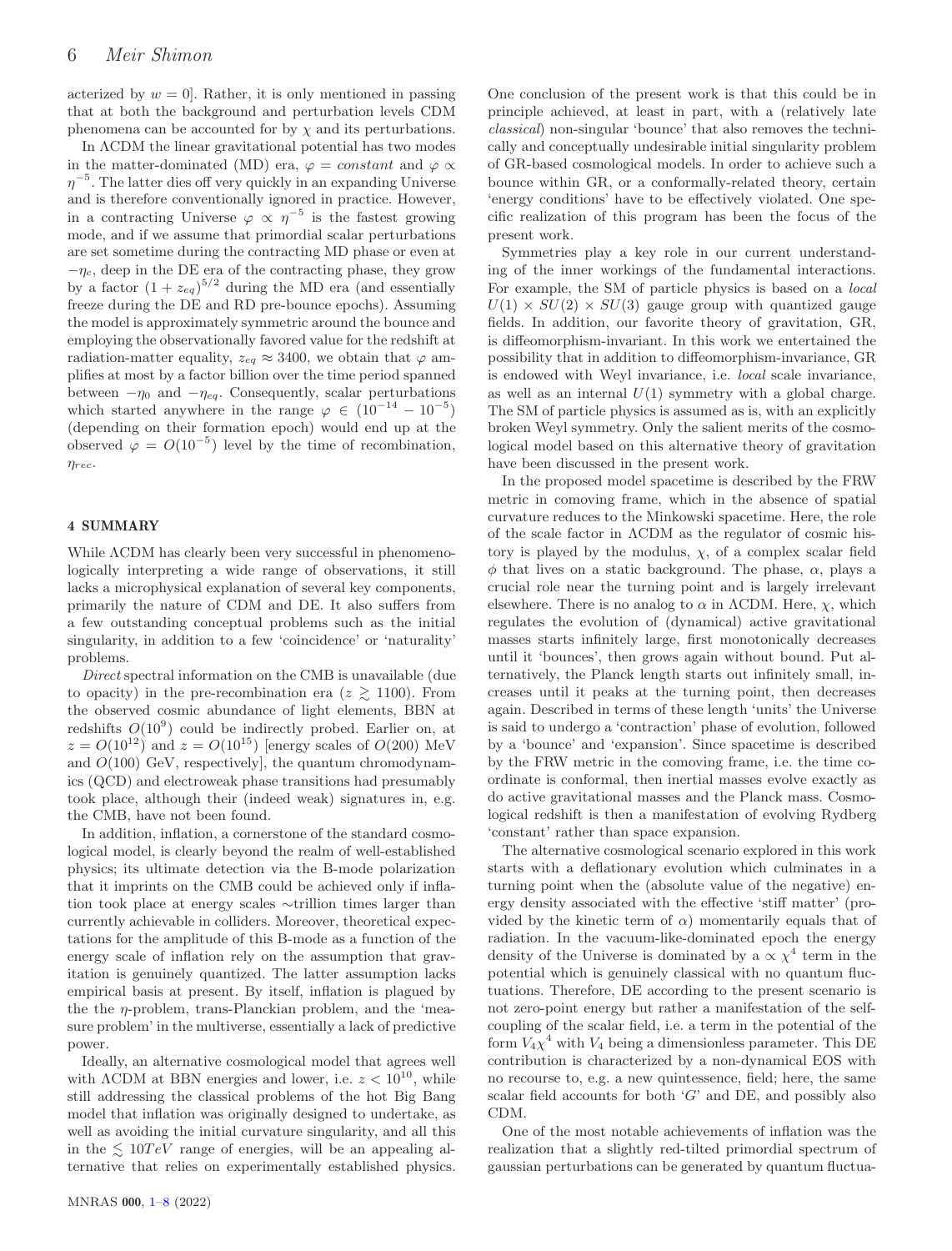tions in a vacuum-like expanding Universe. It should be note that a decade before the inflationary scenario has been proposed it has been realized by Harrison and Zeldovich, as well as by others, that the primordial spectrum of perturbations should be nearly flat for the rms perturbations on the wide dynamical range of cosmological scales not to have infrared or ultraviolet divergences that mark the breakdown of linear perturbation theory. In any case, no mechanism has been proposed in the present work for the generation of primordial density perturbations. Whatever this mechanism turns out to be, it does not involve quantum fluctuations of the metric field, unlike in inflation. Again, it is assumed here that gravitation is a genuine classical interaction.

In addition, the 'anisotropy problem' that in general plagues bouncing scenarios does not exist in our construction. As discussed above, Weyl symmetry and the consequent absence of any dimensional parameter in the action, in addition to the postulated global  $U(1)$  symmetry, protects the model from running into a chaotic, anisotropy-dominated, evolution phase, unless we are willing to consider non-canonical terms in the potential, V, of the form, e.g.  $V_{ani} \propto (\bar{\psi}\psi)^2 \chi^{-2}$  and  $C_{\alpha\beta}^{\ \ \gamma\delta}C_{\gamma\delta}^{\ \ \rho\sigma}C_{\rho\sigma}^{\ \ \alpha\beta}\chi^{-2}$ , where  $\psi$  is e.g., a Dirac field, and  $C_{\rho\sigma}^{\ \ \alpha\beta}$  is the Weyl tensor.

Conformal time is both past- and future-bounded in this scenario, i.e.  $\eta \in (-\eta_c, \eta_c)$ . In principle, any 'horizon problem' could be avoided if  $\eta_c \gg \eta_0$ . Specifically in this scenario, cosmic history starts with very large (and in principle infinite) particle masses and therefore the causal horizon is much larger than would be naively expected from monotonically growing masses (that corresponds to the redshifting era), i.e. essentially  $\eta_0 \ll \eta_c + \eta_0$  if  $\eta_c \gg \eta_0$ . Likewise, the 'flatness problem' afflicting the hot Big Bang scenario stems from the slower decay of the energy density associated with curvature as compared to that of matter in a monotonically expanding Universe. In bouncing scenarios the situation is reversed before the turning point; starting at infinitely large  $\chi$  (masses) one typically expects to find that the energy density in the forms of NR matter and radiation largely exceeds that of curvature at any *finite*  $\chi$  value in the blueshifting era. Since this adiabatic model is nearly symmetric in  $\chi$  around the turning point (barring possible entropy processing effects at around the RD era, the efficacy of which depends on the redshift at which such a bounce takes place), one generally expects the Universe to look spatially flat at any finite  $\chi$  after the would-be singularity (actually a non-singular 'bounce'). From this perspective flatness is an attractor-, rather than an unstable-point that requires fine-tuning of the initial conditions.

The model we considered is falsifiable in several ways: First,  $w_{DE} = -1$  due to Weyl invariance and any observationally inferred  $w_{DE} \neq -1$  would either rule out this particular model or alternatively either imply soft breakdown of WI at very early and late times or the existence of a non-canonical DE term in the potential of the form, e.g.  $V_{DE} \propto (\bar{\psi}\psi)^{-\varepsilon/3} \chi^{4+\varepsilon}$ (where  $\varepsilon$  is some dimensionless parameter), that involves noninteger, and possibly irrational, powers of the fields. Second, within the framework adopted here, if a scale-invariant Bmode polarization is ultimately measured, it would provide a compelling evidence that gravity is quantized, in contradiction to the assumption made here that gravity is a genuinely classical interaction which implies that its perturbations are not subject to the Bunch-Davies vacuum condition. Consequently, unlike the inflationary-induced B-mode polarization of ΛCDM, it does not follow from any fundamental principle that B-mode polarization have to be characterized by a flat spectrum. Third, signals from primordial phase transitions as well as leptogenesis or baryogenesis that ought to be imprinted in the CMB anisotropy and polarization (perhaps too weak to be detected) may not have taken place at all in the proposed model, depending on the typical temperature at the turning point.

We believe that, in addition to addressing the cosmological horizon and flatness problems, the framework proposed here provides important insight on the nature of DE, and initial singularity and stability near the turning point. Even so, the work presented here is by no means exhaustive, and indeed a few of its basic aspects will be further elucidated in future works.

#### APPENDIX A: STABILITY ANALYSIS

As discussed in section 3.2 the initial scalar metric perturbations deep in the pre-bounce era should be at the  $O(10^{-14}) - O(10^{-5})$  level (depending on their formation time in the blueshifting phase) so that by the time of recombination they have grown to  $O(10^{-5})$ . In this Appendix we analyze the dynamics of scalar perturbations at and near  $n = 0$ and show that all linear perturbation variables smoothly transform through this point.

Near this point the energy budget is dominated by radiation and the kinetic term associated with  $\alpha$ . The Friedmannlike equation, Eq. [\(12\)](#page-3-1), then integrates to

$$
\chi^2 = A\eta^2 + B,\tag{16}
$$

where according to Eq. [\(15\)](#page-3-4)  $A \equiv V_0$  and  $B \equiv c_\alpha^2/V_0$ . The analog of conformal Hubble function in this case becomes  $\mathcal{Q} = A\eta/(A\eta^2 + B)$ . Linear perturbation equations [e.g., Hwang and Noh (2001)] result in coupled equations for  $\delta \alpha$ and  $\varphi$ 

<span id="page-6-0"></span>
$$
\delta \alpha'' + \frac{2A\eta}{A\eta^2 + B} \delta \alpha' + k^2 \delta \alpha = -\frac{4\sqrt{AB}}{A\eta^2 + B} \varphi' \quad (17)
$$

$$
\varphi'' + \frac{4A\eta}{A\eta^2 + B}\varphi' + \frac{k^2\varphi}{3} = \frac{2\sqrt{AB}}{A\eta^2 + B}\delta\alpha', \quad (18)
$$

where it is understood that fractional perturbations of the modulus scalar field,  $\delta_{\chi}$ , are absorbed in the gravitational potential as described in section 3.2. Eq. [\(18\)](#page-6-0) is a generalized Bardeen equation that is obtained from combination of the Arnowitt-Deser-Misner (ADM) energy constraint and the Raychaudhuri equation. In the long wavelength limit this system of equations is satisfied by

<span id="page-6-1"></span>
$$
\varphi = c_1 + \frac{c_2 \eta}{(B + A\eta^2)^2} + \frac{c_3(A\eta^2 - B)}{(B + A\eta^2)^2}
$$
  

$$
\frac{\delta \alpha'}{\alpha'} = -\frac{4c_2 \eta}{(B + A\eta^2)^2} - \frac{c_3(-3B^2 + 6AB\eta^2 + A^2\eta^4)}{B(B + A\eta^2)^2} (19)
$$

where  $c_1$ ,  $c_2$  and  $c_3$  are three integration constants. It is clear from Eqs. [\(19\)](#page-6-1) that both  $\varphi$  and  $\delta \alpha'/\alpha'$  are well-behaved at  $\eta = 0$  due to the non-vanishing B, i.e. the non-vanishing of  $\alpha'$ , and perturbation theory does not break down there.

To solve for the short-wavelength limit we differentiate Eq.